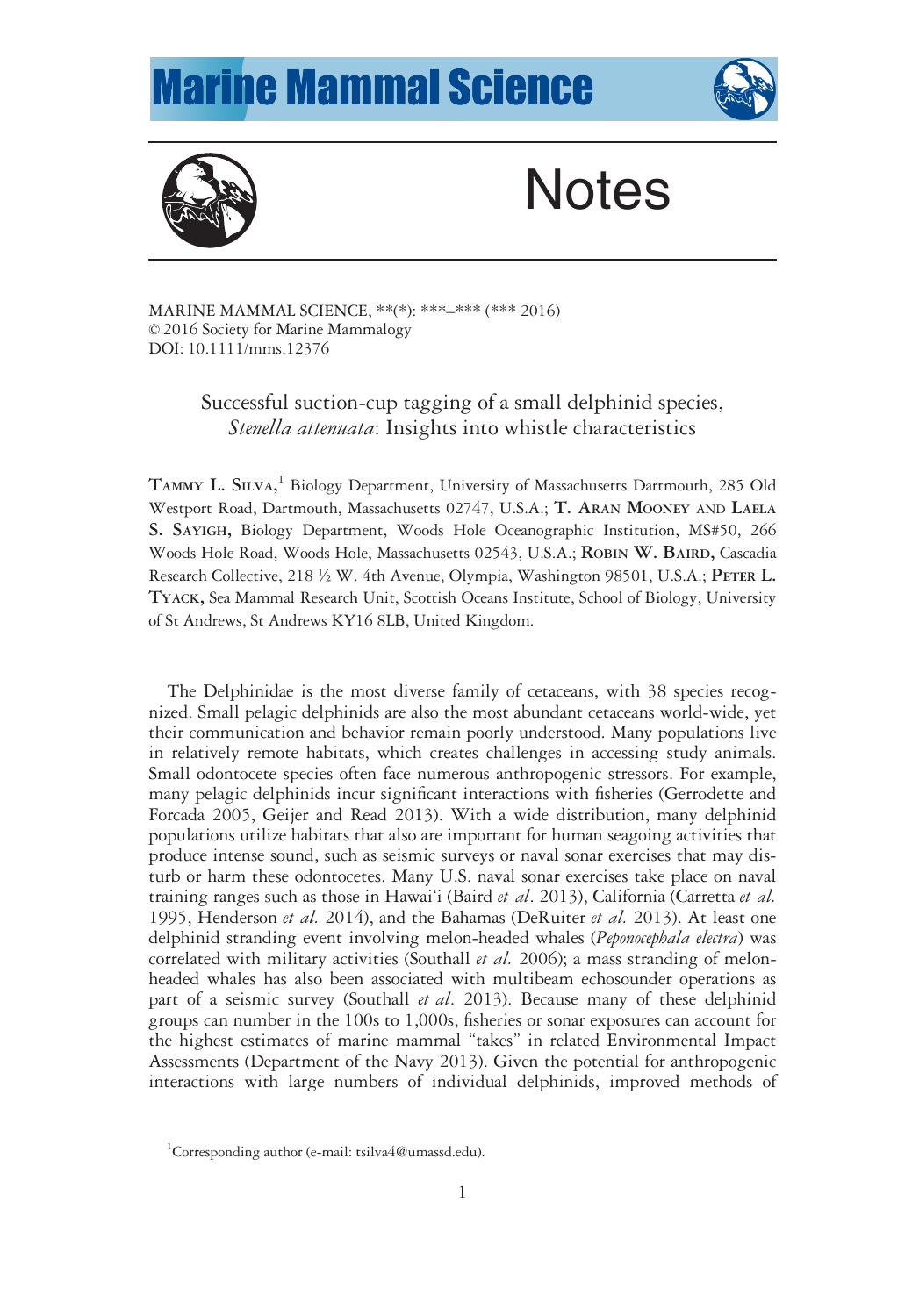studying small delphinids are invaluable to understand, reduce, or mitigate potential human influences on these animals.

One important tool for studying the acoustic behavior of cetaceans is the digital acoustic recording tag (DTAG) (Johnson and Tyack 2003). Deployed using noninvasive suction cups, the DTAG is equipped with two hydrophones for recording environmental noise and sounds produced by the tagged animal, nearby conspecifics, as well as various sensors that capture diving behavior and 3-D orientation and movement of the tagged animal. Acoustic data from DTAGs have been used to gain insight into delphinid vocal behavior, such as the production of repeated call types in short-finned pilot whales (Globicephala macrorhynchus) and melon-headed whales (Sayigh et al. 2013, Kaplan et al. 2014).

Because they are attached directly to the animal, DTAGs can facilitate distinguishing focal (tagged animal) vocalizations from those of conspecifics (Johnson et al. 2009). Thus, these tools potentially offer a way for studying individual vocal behavior, an aspect of communication that was previously limited to studies involving captive animals, well-known resident populations, or sound localization methods using arrays (Caldwell and Caldwell 1965, Watkins and Schevill 1974, Sayigh et al. 1990).

Acoustic recording tags have been used to examine the ecology of various baleen whales, beaked whales, and larger odontocetes (Miller et al. 2004, Johnson et al. 2009, DeRuiter et al. 2013). Yet, acquiring focal tag data from small odontocetes has long remained a challenge. The size, speed, high activity, and social contact of many delphinids and some porpoises can limit tagging opportunities or dislodge tags, and attempts to tag wild, free-swimming small odontocetes have been relatively unsuccessful with a few exceptions. Hanson and Baird (1998) tagged free-swimming Dall's porpoise (Phocoenoides dalli) with suction cup time-depth recorders (TDRs), but for short periods of time (maximum 41 min). Six pantropical spotted dolphins (Stenella attenuata) were tagged with TDRs for periods ranging from five min to just over 12 h (Baird et al. 2001), although attempts to tag common bottlenose dolphins (Tursiops *truncatus*) with TDRs were unsuccessful (Schneider *et al.* 1998). Acoustic data loggers (A-tags) have been successfully deployed on harbor (Phocoena phocoena) and finless (Neophocaena phocaenoides) porpoises, but tagging was accomplished during capturerelease events (Akamatsu et al. 2007). Similarly, the latest, smaller version of the DTAG, the DTAG3, has been deployed on harbor porpoise (DeRuiter et al. 2009) and common bottlenose dolphins (Wells et al. 2013), but tags were hand-placed on animals in captivity (DeRuiter et al. 2013) or during brief capture and release events (Wells et al. 2013). Kaplan et al. (2014) recently deployed DTAG3s on melonheaded whales, although maximum durations were limited to 57 min (largely due to the behaviors of the tagged animals). Thus, there has been a paucity of focalindividual bioacoustic data from noninvasively tagged animals, limiting analyses of individual call behaviors and descriptions of successful attachment.

Recently, Silva et al. (2016) presented whistle characteristics and daytime dive behavior recorded during the first successful deployment of DTAG3s on free-swimming pantropical spotted dolphins (Stenella attenuata). Here, we use these DTAG3 data to further explore the whistle repertoire of pantropical spotted dolphins, by presenting visual categorizations of whistle contours, addressing evidence of repeated whistle types, and providing new data on individual call behaviors. A second goal of this study is to evaluate attachments of DTAG3s to small delphinids. We compare the pantropical spotted dolphin data described here to that of Kaplan *et al.* (2014), who successfully deployed multiple DTAG3s on melon-headed whales off Hawai'i, providing a short description of the successful attachment methods. Thus, this work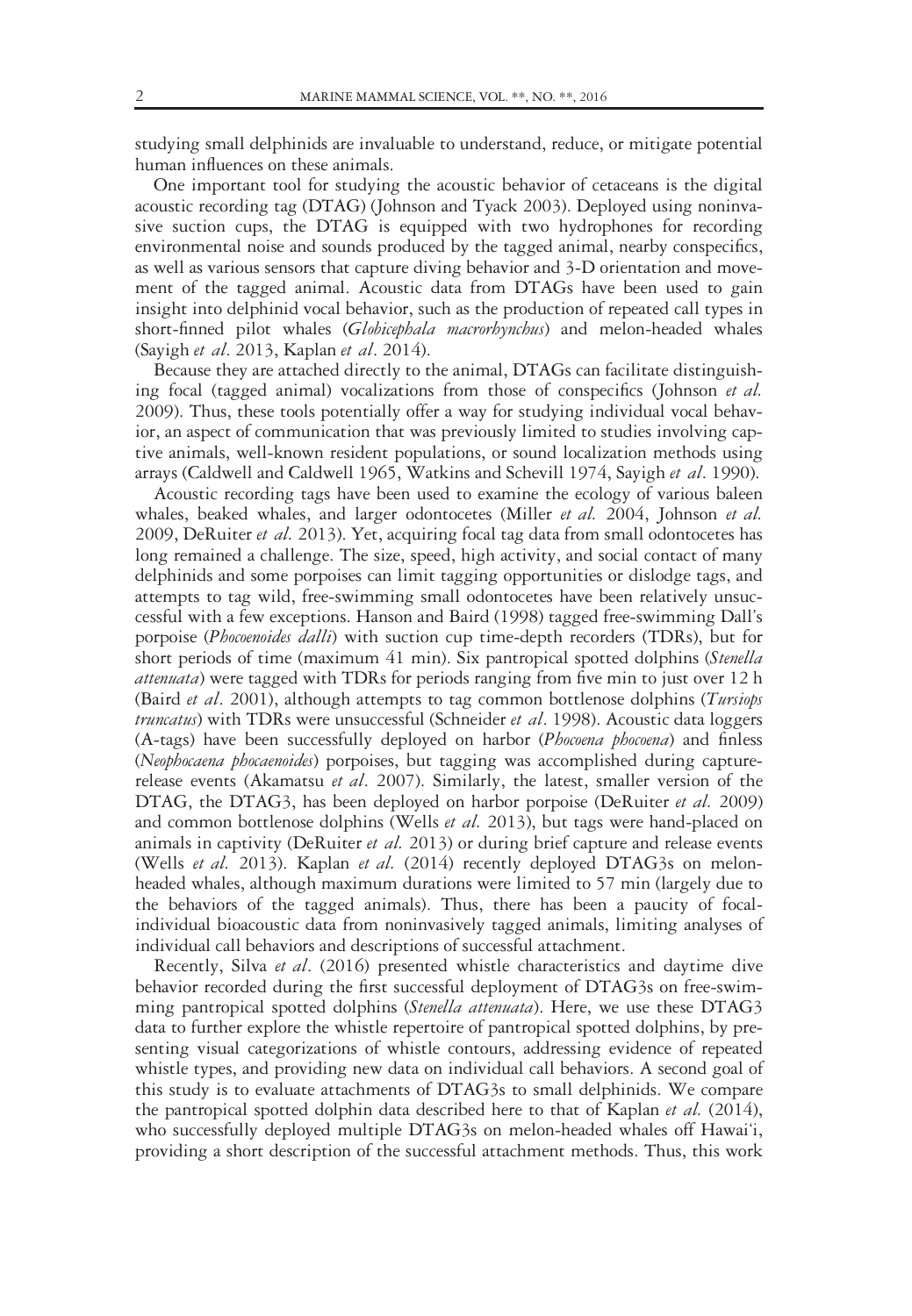provides insights into the acoustic behavior of small delphinids and a description and evaluation of successful tagging methodology and species-specific deployment details.

Tagging was conducted from an 8.2 m Boston Whaler off the west (leeward) side of the island of Hawai'i in May 2013. When groups were encountered we recorded location (with a GPS), predominant group behavior (e.g., travel, feeding, milling), direction and speed (categorized as slow travel, travel, or fast travel) of travel, and estimated group size (see McSweeney *et al.* (2009) for details of behavioral categorization). In order to deploy a DTAG3, the boat gradually passed through the group, either allowing animals to approach the boat and bowride or approaching animals that were generally surfacing frequently and traveling in a predictable direction. When an animal surfaced near the bow, the DTAG3 was deployed with a carbonfiber pole and attached with suction-cups. For each tagging attempt, we recorded: the age/sex class of the target animal (based on body size, spotting patterns, and the presence/absence of calves/juveniles in attendance; Perrin et al. 1976), its behavior immediately before tagging, the reaction to tagging (e.g., fast dive, tail slap), behavior after tagging (if seen again), tag position on the animal's body, reason for tag release, and any tag damage. Location, predominant group behavior, and direction of travel were also recorded at the end of the encounter. When possible, photos of the tagged animal were obtained for individual identification. After tagging, the tag boat generally moved away from the tagged animal  $(c\alpha)$ , several hundred meters) to limit any potential influence on behavior and to reduce vessel noise on the acoustic tag record. Tag attachment was monitored by listening to the intermittent VHF pulse of surfacing tagged animals. During this time the research vessel moved with the group (which could be dispersed over several kilometers) at approximately the speed of the group. This slow moving through the traveling groups did not appear to influence the behavior of individuals or the group, as animals did not change observed behaviors (besides a few animals coming to bowride) or direction of travel. Individual animals that surfaced within 50 m of the tag vessel were photographed for future photo-identification and population studies. The research vessel stayed with the group until tag recovery except for DTAG sa147d. For this deployment, researchers left the group 4 h 41 min after tagging, and then returned to the area later that night to recover the detached tag.

The process of selecting whistles for analyses was described in detail in Silva et al. (2016). Briefly, acoustic data were initially analyzed in MATLAB (MathWorks, Natick, MA) using a toolbox designed for DTAG analysis (available at [http://sound](http://soundtags.st-andrews.ac.uk/dtags/dtag-3/)[tags.st-andrews.ac.uk/dtags/dtag-3/](http://soundtags.st-andrews.ac.uk/dtags/dtag-3/)). The acoustic recording for each tag was viewed as consecutive 10 s spectrograms (FFT size 1,024 samples, Hamming window, 50% overlap), and the entirety of acoustic files were audited. Times of all whistles with a clear start and end were marked within this program. For visual categorization, whistles were defined as tonal signals greater than 0.3 s in duration (Driscoll 1995), in an attempt to follow established criteria for whistles from *Stenella* spp. Using criteria defined by Bazua-Durán and Au (2002), 463 of these whistles were deemed "loud and clear" and thus selected for categorization.

A spectrogram of each whistle was printed using uniform settings: y-axis from 0 to 48 kHz and x-axis where 1.2 cm = 0.1 s. All spectrogram prints were randomly shuffled to remove any sequence information. Four judges participated in whistle classification by visual inspection of the spectrograms. They included one author (TLS) and three independent judges with some experience visualizing dolphin whistles, but no prior experience with pantropical spotted dolphin sounds. The three independent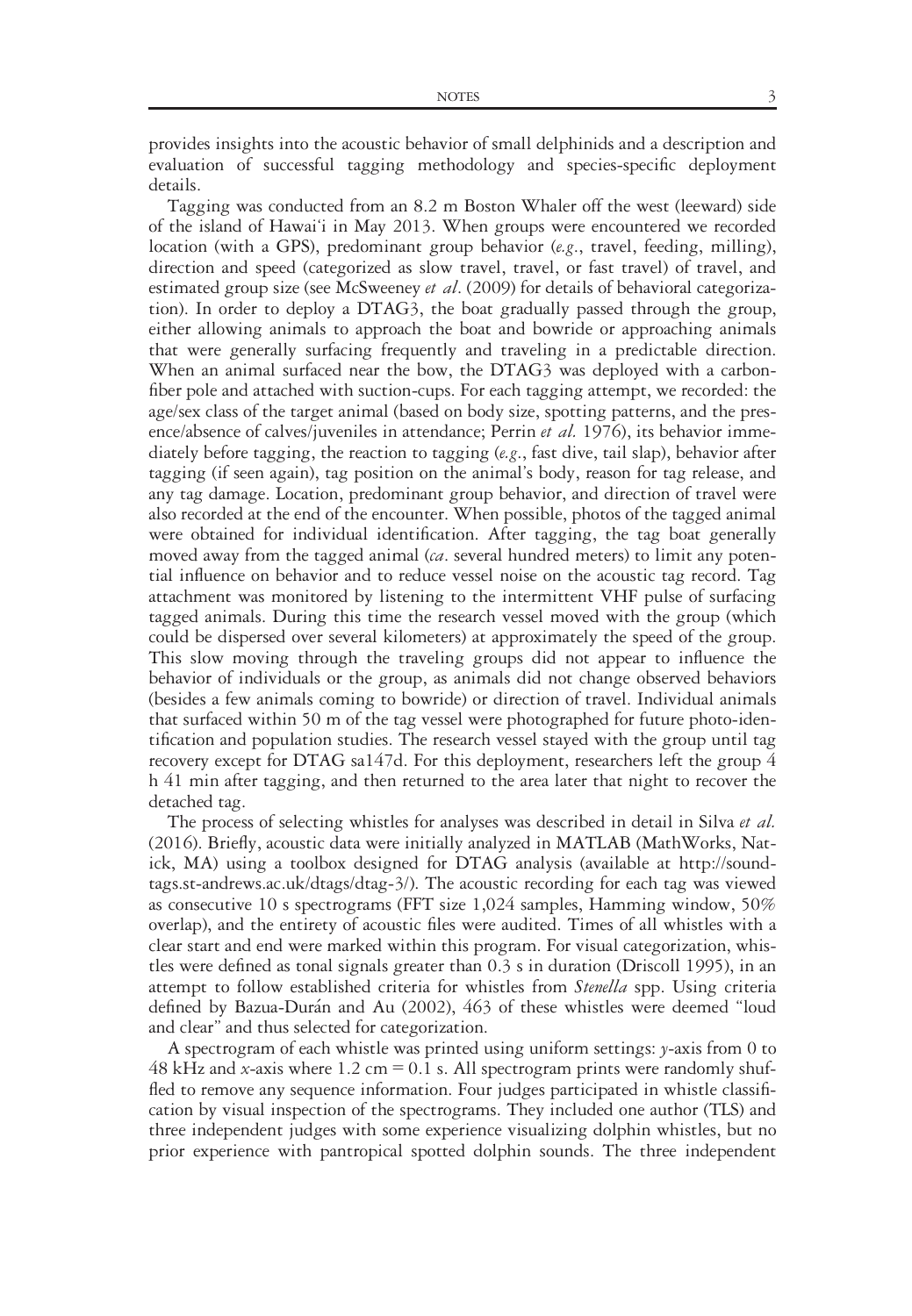judges were instructed to group the whistles into as many categories as they wanted based on similarities of the fundamental frequency contour, but were given no further instructions, following Sayigh et al. (2007).

When three out of four judges grouped two whistles together, a category was created. Whistle categories were assigned arbitrary letter designations. Whistles that were not grouped together by three judges were not considered further. Tag deployments on the same day often overlapped in time (Table 1) resulting in some whistles being recorded on multiple tags. If duplicate whistles were selected for analysis, only the whistle of highest amplitude (based on visual inspection of spectrograms) was included in the categorization. To evaluate potential differences in the fundamental frequency shape and characteristics of categorized whistles, ten whistles were randomly selected from each major (more than 10 whistles) whistle category and were used to create whistle contour plots. Using Raven Pro 1.5 beta version build 21 (Charif et al. 2010; Cornell Lab of Ornithology, Ithaca, NY), a frequency measurement was taken every 0.05 s along the fundamental frequency for the entire length of the whistle. These measurements were plotted using Microsoft Excel to produce contour traces.

The majority of whistles grouped by judges into one category (termed "type B") were recorded from a single tag (sa147d) deployed on an animal classed as an adult male. Particularly high amplitudes of these whistles (based on visual inspection) suggested that this whistle category was potentially produced by the tagged animal. Based on these observations, we chose to focus on this tag for a more in-depth look at an individual's whistle repertoire.

To explore the possibility that type B whistles were produced only by the tagged animal, the received level (RL) and angle of arrival (AOA) were calculated for whistles recorded on sa147d. The AOA is calculated from the time delay between the two hydrophones, and indicates the angle from which the sound is arriving. Whistles produced by the tagged animal should have a relatively high received level and a

Table 1. Number of whistles in each whistle category that were grouped by three judges. The top three rows represent day 1 of tagging. The bottom five rows represent day 2 of tagging. The number of whistles from a tag that were grouped by three judges into a given whistle category is listed. The number of whistles in each category that were recorded on multiple tags is also listed. Tag IDs correspond to the following information: sa = species, Stenella attenuata; 146, 147 = day of tagging (Julian day),  $a-d =$  the order animals were tagged.

|                         |    |          |                |                |          | Whistle category |               |          |               |               |
|-------------------------|----|----------|----------------|----------------|----------|------------------|---------------|----------|---------------|---------------|
| Tag                     | А  | B        | D              | E <sub>2</sub> | Н        | D <sub>3</sub>   | G             |          |               | <b>BB</b>     |
| sa146a                  | 11 |          | 4              | 13             | 4        | $\Omega$         | 6             | $\Omega$ | 8             | $\mathcal{L}$ |
| sa146b                  | 8  | $\Omega$ |                | 23             | 32       | $\Omega$         | $\mathcal{P}$ |          |               |               |
| sa146a and sa146b       |    |          | $\overline{2}$ | 31             | 29       | $\Omega$         |               |          | $\mathcal{P}$ |               |
| sa147b                  | 47 | $\Omega$ | $\Omega$       | $\Omega$       | $\Omega$ | $\Omega$         | $\Omega$      | $\Omega$ | $\Omega$      | $\Omega$      |
| sa147c                  | 6  | $\Omega$ | 28             | $\Omega$       | 3        | 8                |               | $\circ$  | $\Omega$      | $\Omega$      |
| sa147d                  | 8  | 74       | 23             | $\Omega$       | $\Omega$ | 10               | 3             |          | $\Omega$      |               |
| sa $147b$ and sa $147c$ | 10 | $\Omega$ | $\Omega$       | $\Omega$       | $\Omega$ | $\Omega$         | $\Omega$      | $\Omega$ | $\Omega$      | $\Omega$      |
| sa147c and sa147d       | 5  | 45       | 32             | $\Omega$       | $\Omega$ | 13               | 8             | 3        | $\Omega$      |               |
| Total                   | 80 | 75       | 56             | 36             | 39       | 18               | 17            | 11       | 9             |               |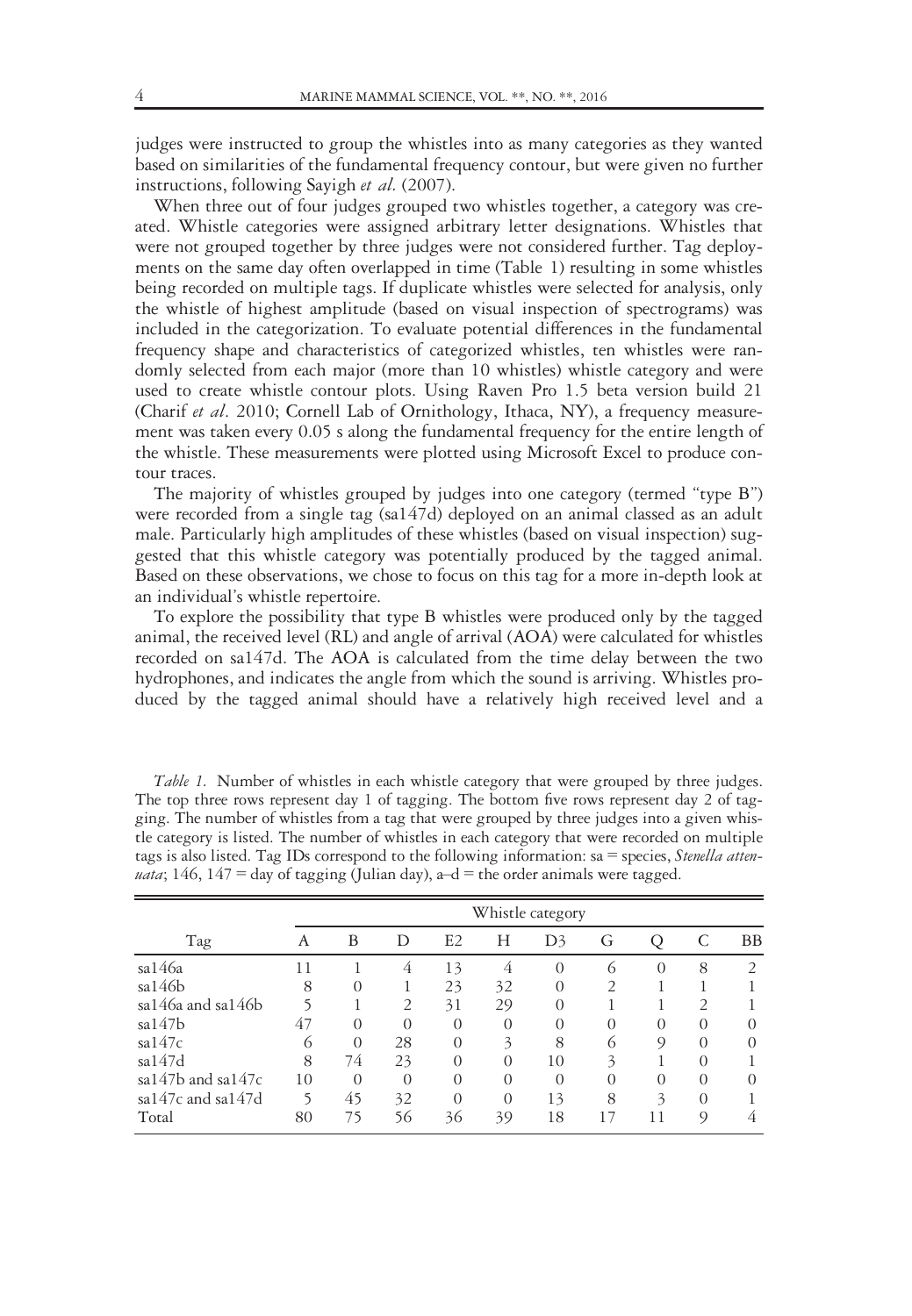consistent AOA, while whistles produced by nearby animals will have varying angles of arrival as these animals move in relation to the tag (Johnson et al. 2009).

From the 463 whistles analyzed, 136 were recorded on sa147d and were used to address individual sound production. Whistles from sa147d were extracted using a custom MATLAB script and saved as individual sound files with an additional 0.1 s added onto the beginning and end of each whistle. All selected whistles were individually imported into MATLAB and amplitude corrected for nominal tag hydrophone sensitivity  $(-175 \text{ dB} \text{ re } 1 \text{ V/}\mu\text{Pa})$ . Low frequency flow and boat noise were reduced by applying a user-selectable 6-pole variable bandpass Butterworth filter (3,000–40,000 Hz) (Jensen et al. 2011). The root mean square (rms) intensity of the last 0.1 s of each clip was calculated and used as a noise measure. For signal to noise ratio (SNR) calculation, signal duration was defined as the length of the window containing 95% of the total energy after subtracting the noise energy (Madsen and Wahlberg 2007) and excluding the additional 0.1 s at the beginning and end of the clip. SNR was calculated as the difference between rms signal amplitude and rms noise amplitude on a decibel scale and only calls with SNR greater than 10 dB were analyzed further (Jensen *et al.* 2011).

Received sound pressure level (rms) was calculated for each remaining whistle. DTAG toolbox scripts were used to estimate the AOA of each whistle by cross-correlating time differences of arrival between the two tag hydrophones (Johnson et al. 2009; 45 mm separation). Received level was plotted with AOA for all whistles analyzed from sa147d.

We further examined where type B whistles were recorded in time and depth. For this analysis, all type B whistles recorded on sa147d were included, even if they were not initially selected for analysis. A dive profile for sa147d was created using DTAG toolbox MATLAB scripts. The time and depth where each type B whistle was recorded was annotated within the dive profile. Time intervals between each type B whistle as well as the number of type B whistles recorded in 10 min bins and 5 m depth bins were quantified. The percent time spent in five meter depth bins for sa147d was also quantified. A chi-square test was used to determine if type B whistles were recorded more often than expected in any particular depth bin based on the amount of time spent in each depth bin. Counts for the deepest five depth bins were pooled to meet the sample size requirements of chi-square.

Whistle categorization resulted in judges grouping 345 of the 463 whistles (75%) into 10 categories. Whistles that were not grouped together by three judges (118/ 463) were not considered further. Five categories had more than 25 whistles each, accounting for 83% (286 out of 345) of categorized whistles (Table 1). Eight categories had 10 or more whistles (Table 1). The remaining two categories contained four and nine whistles each. Overlapping deployments of tags on the same days resulted in many cases where the same whistle was recorded on multiple tags. For each whistle category, the number of whistles that were recorded on a simultaneously deployed tag was also reported (Table 1).

Certain whistle categories dominated several tag records. Over half of type A whistles were recorded on tag sa147b. Of type B whistles, 74/75 were recorded on sa147d; one was recorded on sa146a. Although the type C category only contained nine whistles, all were recorded on the first day of tagging; eight were recorded on tag sa146a and one on sa146b. For type H whistles, 32/39 were recorded on sa146b. Whistles within the same category exhibited similar contour shapes (Fig. 1), with whistle E2 contours being the most similar in shape and duration (Fig. 1B) and whistle Q showing the most variation in contour shape (Fig. 1H).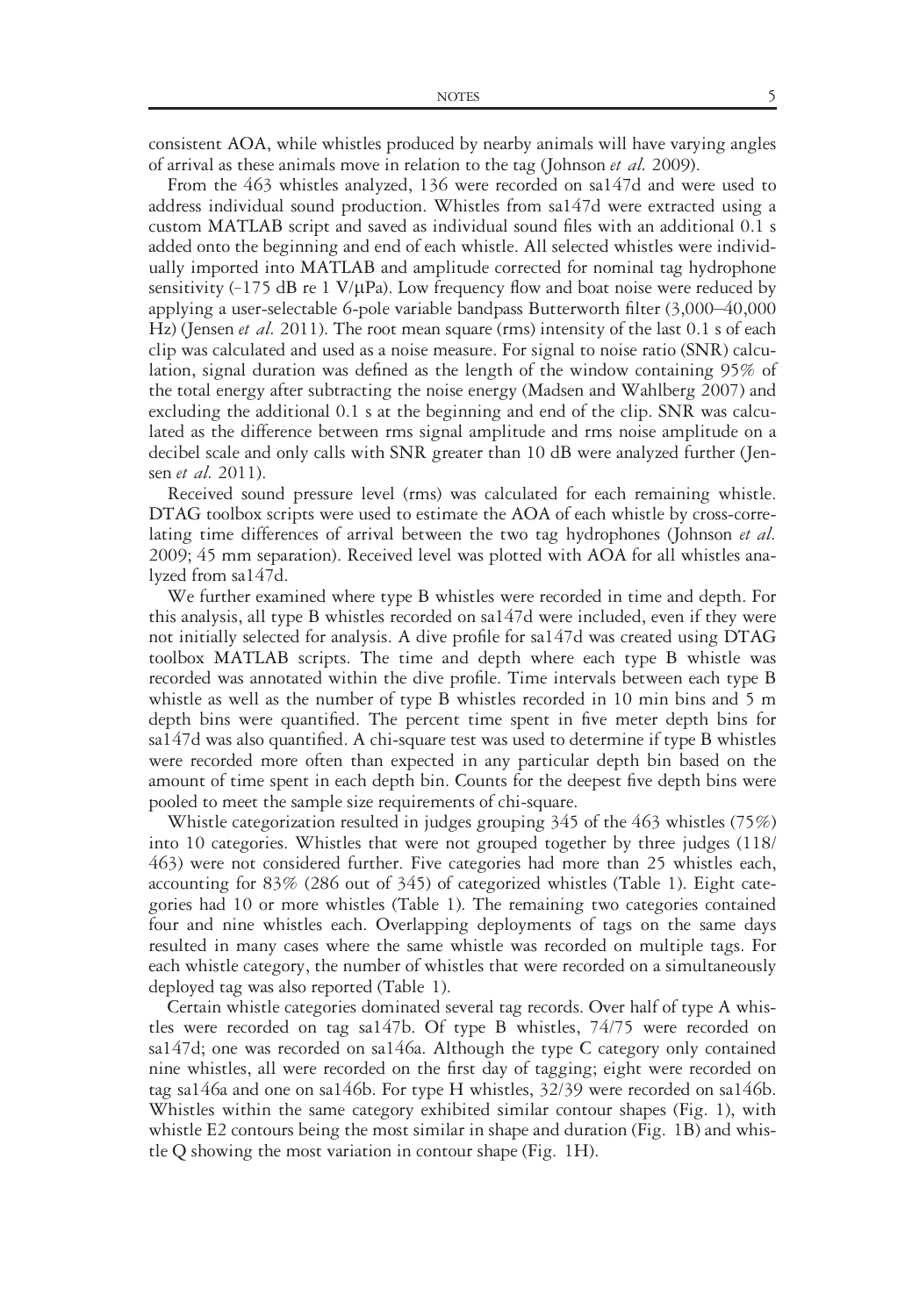

Figure 1. Contour traces for 10 randomly selected whistles from eight whistle categories. A representative whistle from each category is also shown as a spectrogram (insets). All whistles are from pantropical spotted dolphins. Letters assigned to whistle categories are arbitrary designations. A. type A, B. type E2, C. type B, D. type G, E. type D, F. type H, G. type D3, H. type Q.

Whistle categorization suggests that pantropical spotted dolphins repeat stereotyped whistles. The recording of whistles in some categories on 2 d of tagging (Table 1) may be suggestive of shared whistles across groups or subgroups as found in short-finned pilot whales (Sayigh et al. 2013) and killer whales, Orcinus orca (Ford 1989). However, pantropical spotted dolphin group membership is likely fluid, making stable group repertoires unlikely. Given large group sizes (400 and 140, respectively) and the relative proximity of tagging locations (36 km), it is possible that some animals were common to both groups and therefore could have produced the same whistles recorded on different days. Alternatively, whistles could be shared across larger sets of groups within an area. Future photo-identification analysis could confirm the presence of animals common to both groups, although this has yet to be determined.

Of 136 whistles initially selected from sa147d, 86 had suitable SNR (>10 dB) for computing received level. Of these 86 whistles, 74 were type B whistles, three were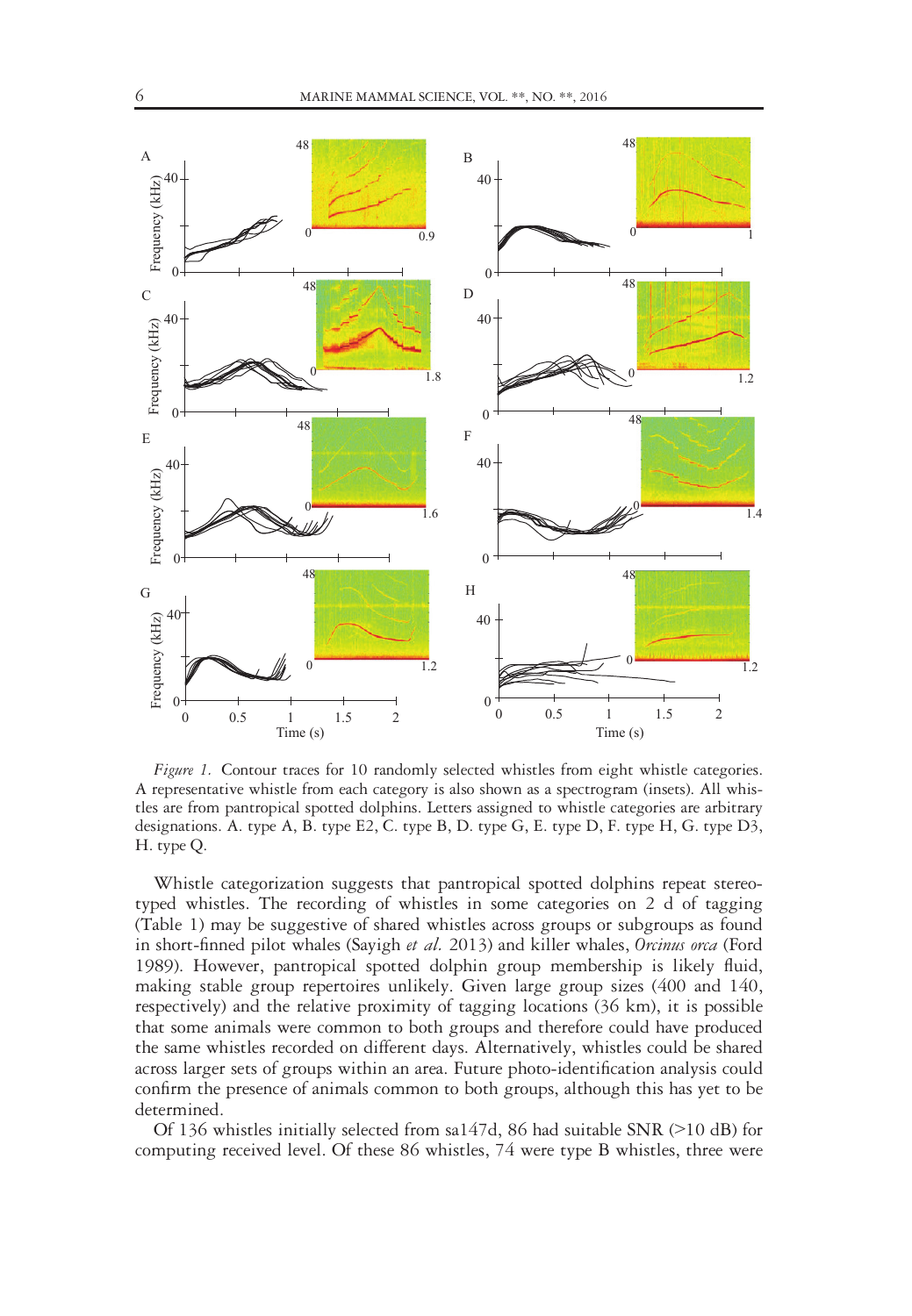type D whistles, five were type D3 whistles, one was a type A whistle, and three were not grouped by three judges. Type B whistles exhibited significantly higher received levels than other whistles (Mann-Whitney-Wilcoxon test,  $W = 0$ ,  $P \le 0.0001$ ). The median RL of type B whistles was  $141$  dB re 1  $\mu$ Pa (IQR: 140–142.5). Other whistles (those not categorized as type B) had a median RL of  $114$  dB re 1  $\mu$ Pa (IQR: 112.7–115.1) (Fig. 2). Angles of arrival also differed significantly between type B and other whistles (Mann-Whitney-Wilcoxon test,  $W = 754$ ,  $P = 0.0001$ ). For type B whistles, AOA ranged from  $-44.7^\circ$  to  $-27.1^\circ$ , whereas AOA for other whistles varied more substantially, from  $-43^{\circ}$  to  $+41.9^{\circ}$  (Fig. 2). Based on these data, we conclude that type B whistles were likely produced by the tagged individual, and that examining individual whistle production using DTAGs can be done in some cases.

Caldwell et al. (1970) report individually distinctive signature whistles recorded from five captive Atlantic spotted dolphins (Stenella frontalis) captured in Florida waters and Herzing (1996) reports stable signature whistles produced by individuals of this species in the wild for over 10 yr. The recording of a repeated whistle type from a single animal suggests it may be producing signature whistles, a novel observation for *S. attenuata*. The identification of type B whistles as a potential signature whistle was only possible after judges classified them as the same whistle type, demonstrating the utility of whistle categorization in exploring both group and individual whistle repertoires. While the repeated nature and stereotyped contours of the remaining whistle categories also suggests signature whistle production by this species, we chose not to conduct a detailed analysis of these categories, as they exhibited high variability in amplitude and AOA and were likely not produced by tagged animals, but by other animals nearby. Some slight variation in AOA was also noted for type B whistles and was to be expected as the tagged animal moves its head with respect to the tag location. In addition, tag placement on the flank as opposed to more anterior, dorsal locations may cause slight variations in AOA as the dolphin undulates while swimming.



Figure 2. Received level vs. angle of arrival for type B whistles ( $n = 74$ ) and other whistles  $(n = 12)$  recorded on sa147d.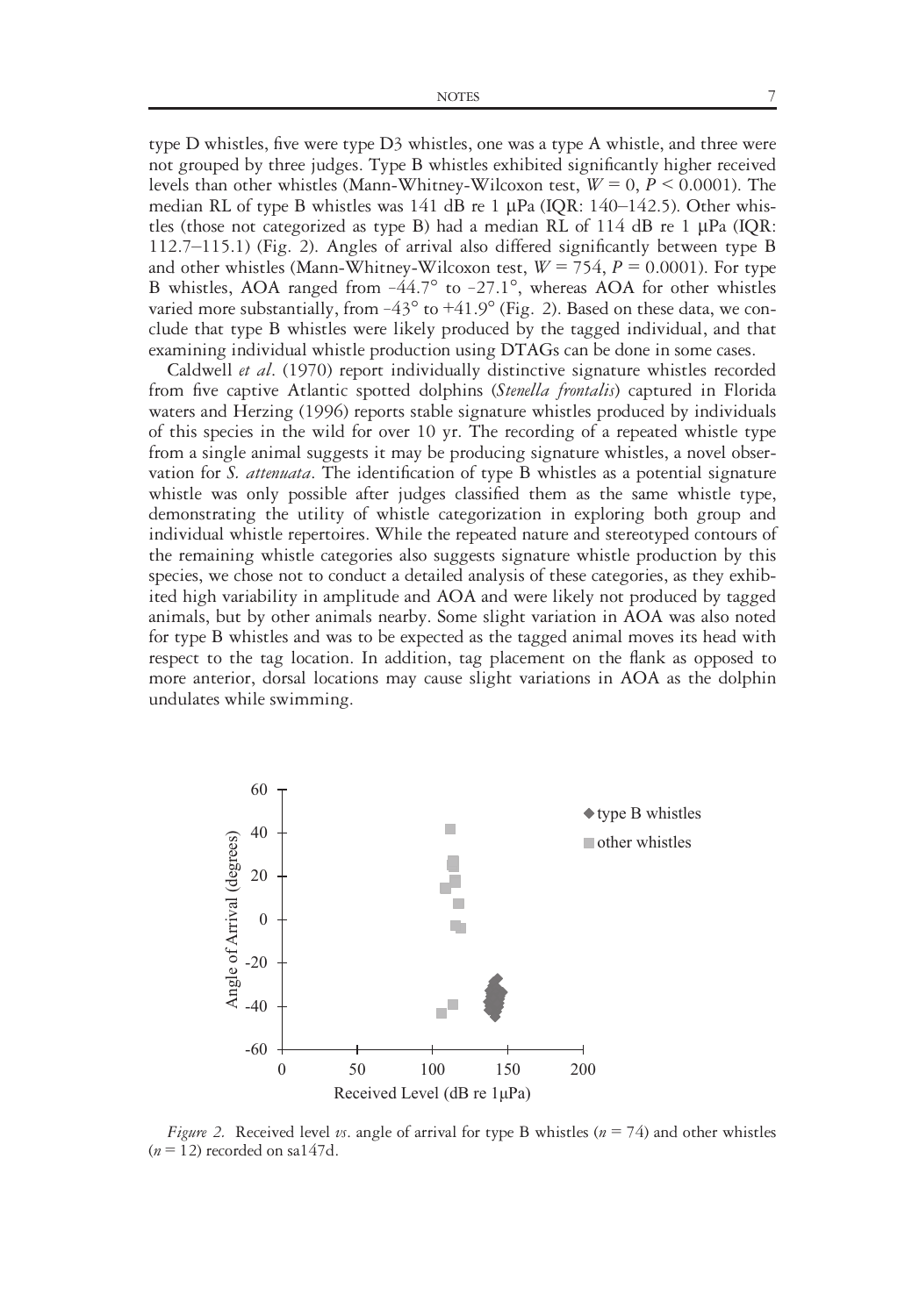Janik et al. (2013) found that signature whistles in free-swimming common bottlenose dolphins could be identified based on a temporal production pattern. Using recordings of animals whose signature whistles are known, Janik et al. (2013) reported that signature whistles were characterized by a bout structure in which at least 75% of whistles were produced within 1–10 s of another whistle of the same type. However, this was a conservative criterion created to avoid identifying false positives; out of seven potential signature whistles that could have been identified from recordings of wild animals, only four were identified as such. Thus, not all bottlenose dolphins in the aforementioned study used the 1–10 s bout production pattern; the longest interwhistle interval for a signature whistle was 89.5 min (Janik et al. 2013).

Type B whistles analyzed here did not follow the 1–10 s bout production pattern (Fig. 3). Intervals between type B whistles were between 1–10 s only 4.1% of the time, and between  $10-20$  s  $42\%$  of the time. Given the variability shown by bottlenose dolphins and the fact that we present data for only one animal from a different species, it is impossible to use bout structure to determine whether the type B whistle is a signature whistle. Additional acoustic recordings and tagging of multiple associated animals may provide insights into potential pantropical spotted dolphin signature whistle production.

Two other whistles recorded on tag sa147d had similar angles of arrival to type B whistles, but had RLs approximately 30 dB lower (Fig 2). Documented source levels for Atlantic spotted dolphin whistles range from 115 to 163 dB re 1  $\mu$ Pa (Frankel et al. 2014). Based on the dynamic range of Atlantic spotted dolphin whistles and the attachment of the tag directly to the animal, it is possible that the tagged animal (sa147d) produced these lower amplitude whistles, suggesting that pantropical spotted dolphins may produce different whistle types at different amplitudes. Additional tag recordings may help identify instances of production of multiple whistle types by the tagged animal.



Figure 3. A. Dive plot for sa147d with concurrent type B whistle production. Circles indicate depth and time type B whistles were recorded on sa147d. B. Number of type B whistles produced every 10 min over the tag duration.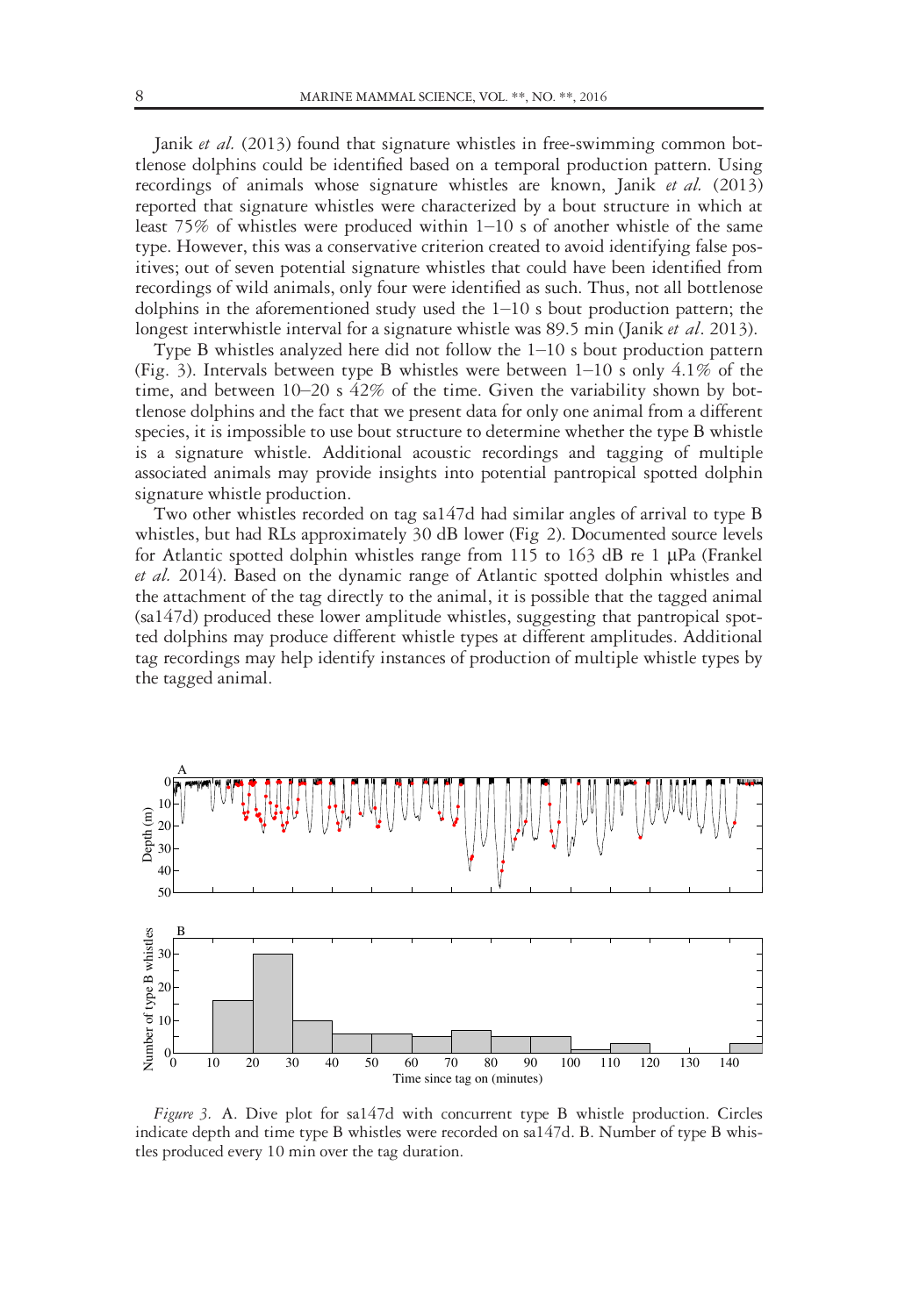NOTES 9

All occurrences of type B whistles on tag sa147d, regardless of whistle quality  $(n = 97)$ , were overlaid on a dive plot for this animal to investigate timing and depth information for type B whistle production. No type B whistles were recorded in the first 10 min of tag deployment (Fig. 3) although they were generally noted throughout the rest of the tag record. Production of type B whistles peaked between 10 and 20 min after tag deployment. Increased whistle rate has been shown to indicate stress in common bottlenose dolphins (Esch et al. 2009). It is unclear if the observed pattern indicates a possible response to the tagging, as dolphins also increase whistle rate during feeding, socializing, and in the presence of vessels (Acevedo-Gutiérrez and Stienessen 2004, Buckstaff 2004, Quick and Janik 2008). Given that no other whistle types were attributed to specific tagged animals, we were unable to quantify individual-specific whistle rates on the other tags. Quantification of whistle production and behavior before, during, and after tagging, as well as a larger sample size could provide insights into whether whistle rates may be influenced by tagging and whether tagging may induce stress.

Type B whistles were produced at depths ranging from 0 to 40 m (Fig. 3, Fig. 4). Based on the time spent in each depth bin, the number of type B whistles produced in each bin did not differ significantly ( $\chi^2$  test,  $P = 0.226$ ), suggesting that type B whistles were produced independent of depth.

Pantropical spotted dolphin reactions to tagging appeared relatively minor and attachments were of generally longer duration compared to other small odontocete bioacoustic tag data. To place these data in a better context, DTAG attachment performance for pantropical spotted dolphins was compared with that of melon-headed



Figure 4. Percent time spent in 5 m depth bins for tagged animal sa147d and the number of type B whistles produced in the same 5 m depth bins.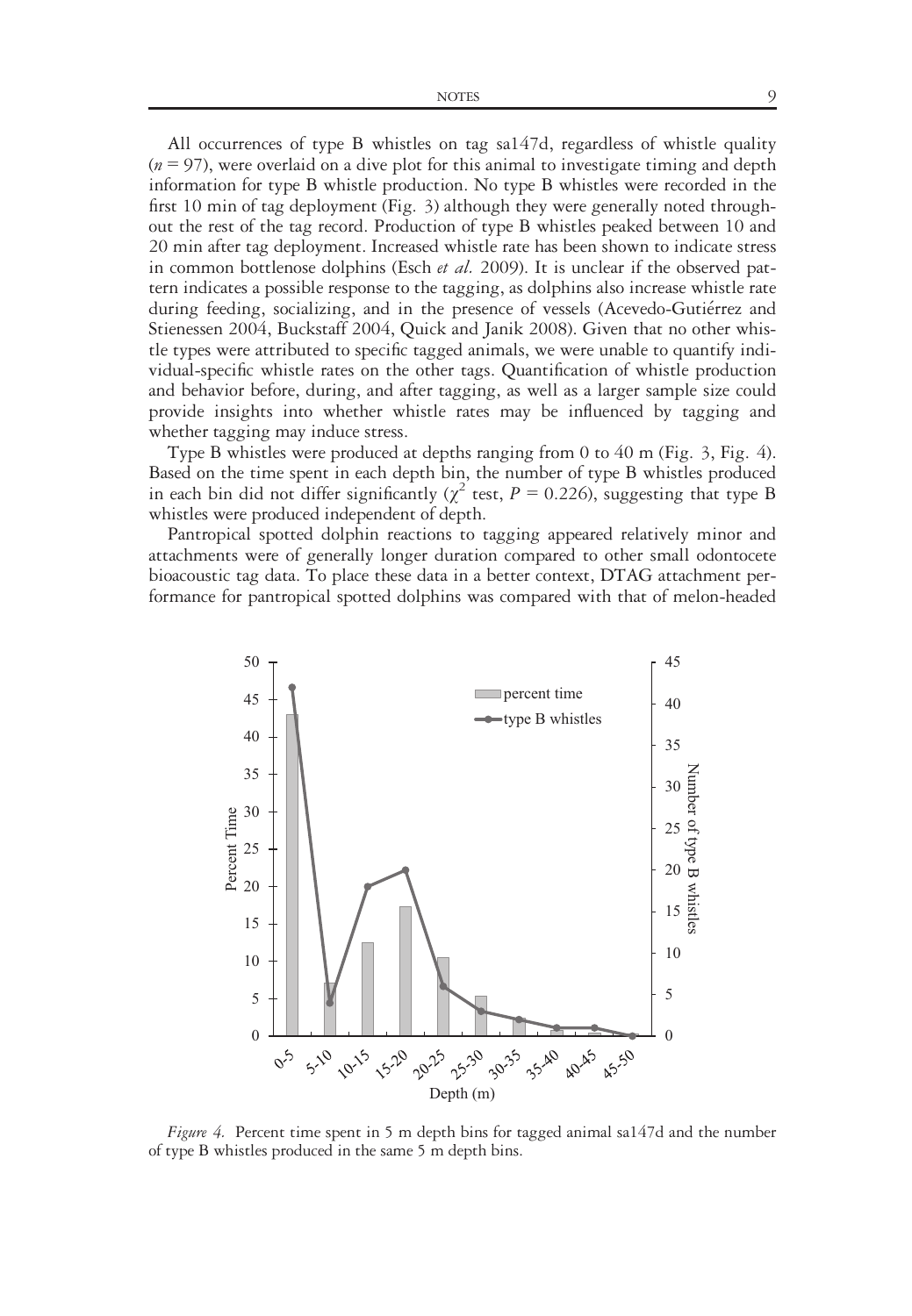whales (Table 2). For this evaluation, attachment of the tag to the animal was considered a successful deployment. Seven attempts were made (Table 2) to tag pantropical spotted dolphins, resulting in six successful deployments. While the tag made contact with the focal animal in all seven attempts, one deployment only lasted 29 s and was not analyzed, and in one attempt, the tag did not stick. Spotted dolphin reactions to tagging ranged from a flinch to fast dives and accelerated swimming speeds. Eleven deployment attempts on melon-headed whales resulted in nine successful deployments, one missed attempt, and one tag that did not stick. Melon-headed whales exhibited slightly stronger reactions to tagging including barrel rolls, tail flicks, and tail slaps (Fig. 5, Table 2). Additionally, tag deployment durations for the two species differed substantially. Spotted dolphin tag deployments averaged ~2.9 h and ranged from  $\sim$ 29 s to  $\sim$ 6 h. All but one of the spotted dolphin tags stayed on for more than 1 h. For three of six pantropical spotted dolphin deployments, the reason for tag release is unknown. Of the other three tags, one was dislodged following a breach, and two ended at the programmed time for tag release (Fig. 5, Table 2).

For melon-headed whales, tag attachment durations averaged ~0.25 h and ranged from  $\sim$ 2 s to  $\sim$ 58 min (Table 2). Five out of nine deployments lasted 2 min or less. Less adverse reactions to tagging in spotted dolphins likely resulted in longer tag durations compared with melon-headed whales. Melon-headed whales seemed to engage in active behaviors to intentionally dislodge the tag. No melon-headed whale tag deployment resulted in a tag releasing at the programmed time. Reasons for tag



Figure 5. Reactions to tagging and reasons for tag release for pantropical spotted dolphins (Stenella attenuata) and melon-headed whales (Peponocephala electra).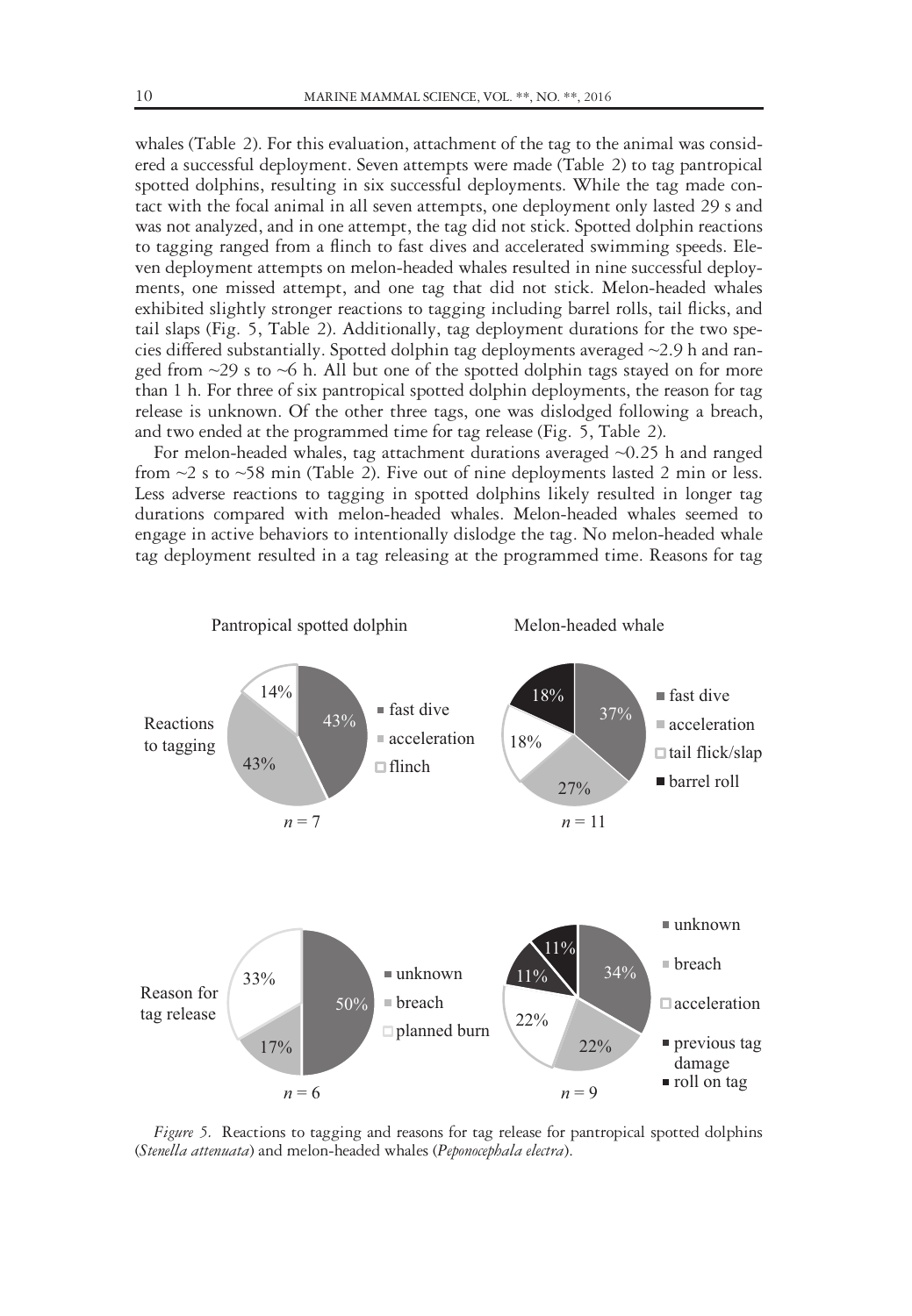| Species                        | Date                                                                                           |                                                           | Tag ID Hit/miss                                          | <b>Behavior</b><br>before                                                                | Reaction<br>behavior                                                                               | Behavior<br>after                                                          | (hours:minutes:<br>Deployment<br>duration<br>seconds)                                | Reason for<br>tag release                                                     | Tag damage                                           |
|--------------------------------|------------------------------------------------------------------------------------------------|-----------------------------------------------------------|----------------------------------------------------------|------------------------------------------------------------------------------------------|----------------------------------------------------------------------------------------------------|----------------------------------------------------------------------------|--------------------------------------------------------------------------------------|-------------------------------------------------------------------------------|------------------------------------------------------|
| spotted dolphin<br>Pantropical | May 2013 sal $46a$ hit<br>May 2013<br>May 2013<br>May 2013<br>May 2013<br>May 2013<br>May 2013 | sa146b<br>sa147d<br>$\frac{\text{sal}47a}{\text{sal}47b}$ | hit, tag<br>did not<br>stick<br>a<br>E a a<br>iit<br>hit | slow travel fast dive<br>travel<br>bow ride<br>bow ride<br>bow ride<br>milling<br>travel | acceler-ation<br>acceleration<br>acceleration<br>acceleration<br>fast dive<br>fast dive<br>flinch/ | slow travel<br>unknown<br>unknown<br>mknown<br>unknown<br>milling<br>ravel | 2:26:00)<br>2:08:50<br>5:58:00<br>0:00:29<br>0:25:50<br>(audio<br>1:38:47<br>4:24:00 | planned burn<br>planned burn<br><i>aknown</i><br>unknown<br>breach<br>inknown | none<br>none<br>none<br>none<br>none<br>none<br>none |
|                                |                                                                                                |                                                           |                                                          |                                                                                          |                                                                                                    |                                                                            |                                                                                      |                                                                               | (Continued)                                          |

Table 2. DTAG3 deployment summary for pantropical spotted dolphins and melon-headed whales. Table 2. DTAG3 deployment summary for pantropical spotted dolphins and melon-headed whales.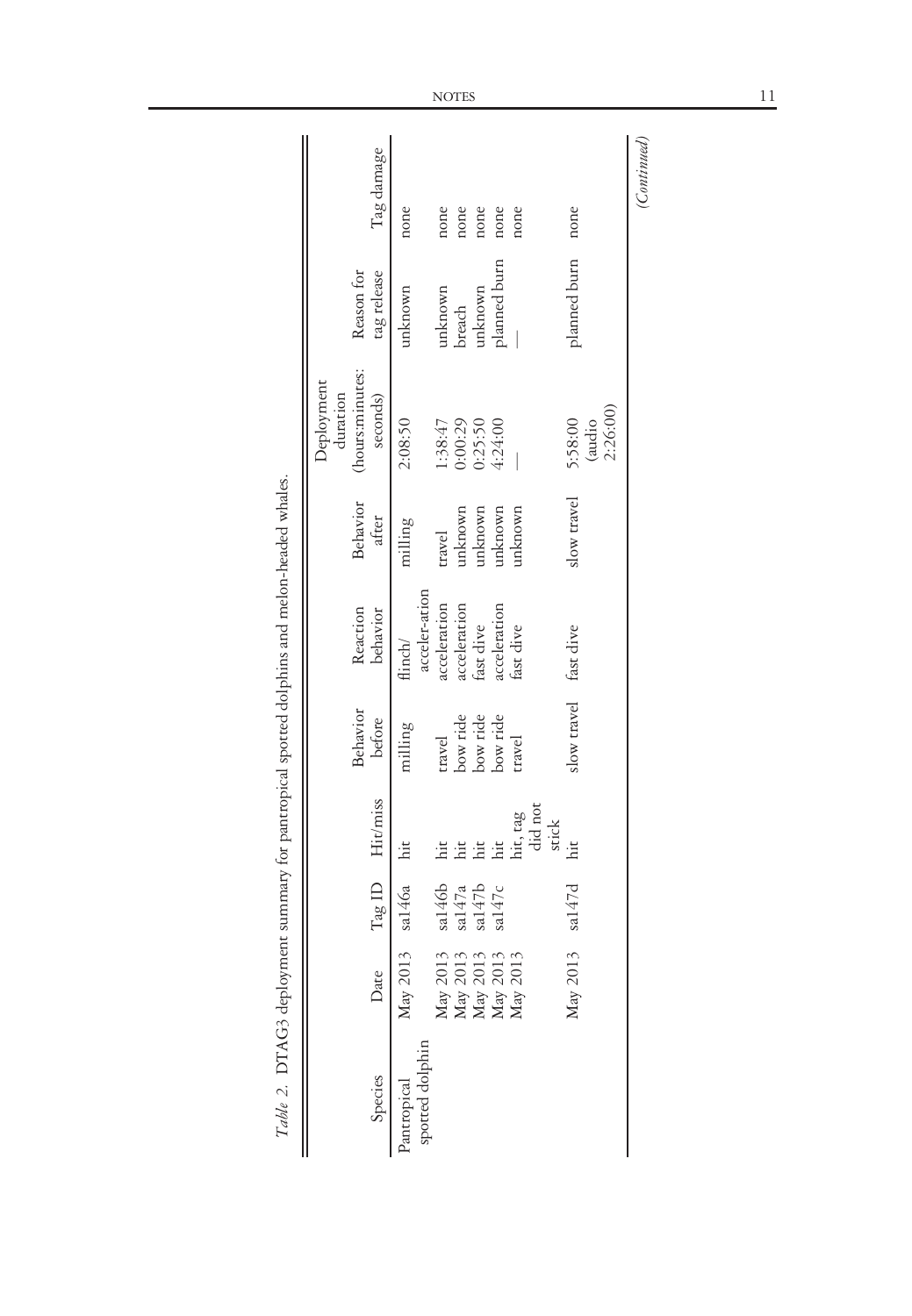|                       |                                  |                  |                             |                            |                                       |                            | Deployment<br>duration      |                           |                                               |
|-----------------------|----------------------------------|------------------|-----------------------------|----------------------------|---------------------------------------|----------------------------|-----------------------------|---------------------------|-----------------------------------------------|
| Species               | Date                             | TagID            | Hit/miss                    | Behavior<br>before         | Reaction<br>behavior                  | Behavior<br>after          | (hours:minutes:<br>seconds) | Reason for<br>tag release | Tag damage                                    |
| Melon-headed<br>whale | Oct 2011<br>Oct 201              | pe292b<br>pe292a | hit<br>hit                  | slow travel<br>slow travel | fast dive<br>tail flick/<br>fast dive | slow travel<br>slow travel | 0:13:00<br>0:34:37          | acceleration<br>breach    | moved, socket<br>suction cup<br>broke<br>none |
|                       | Oct 2011                         | pe297a           | hit                         | bow ride                   | acceleration                          | unknown                    | 0:00:02                     | tag damage                | and socket<br>suction cup<br>broke            |
|                       | Oct 2011<br>Oct 2011             |                  | miss<br>hit                 | milling<br>milling         | acceleration                          | unknown                    | 0:02:00                     | animal rolled             | none                                          |
|                       | Oct 2011                         | pe297b<br>pe297c | hit                         | milling                    | acceleration<br>barrel roll           | unknown<br>unknown         | 0:02:00                     | on tag<br>breach          | cups missing<br>1 suction<br>4 suction        |
|                       | Oct 2011                         | pe297d           | hit                         | milling                    | tail slap                             | acceleration               | 0.04:00                     | acceleration              | cup missing<br>2 suction                      |
|                       |                                  | pe134a           | iit                         | travel                     | barrel roll                           | travel                     | 0:42:56                     | unknown                   | missing<br>cups<br>none                       |
|                       | May 2012<br>Aug 2012<br>Aug 2012 | pe237a           | hit,<br>hit                 | slow travel<br>slow travel | fast dive<br>fast dive                | slow travel<br>unknown     | 0:57:39                     | unknown                   | none<br>none                                  |
|                       | Aug 2012                         | pe237b           | not stick<br>tag did<br>hit | slow travel                | fast dive                             | unknown                    | 0:02:00                     | unknown                   | none                                          |

Table 2. (Continued)

Table 2. (Continued)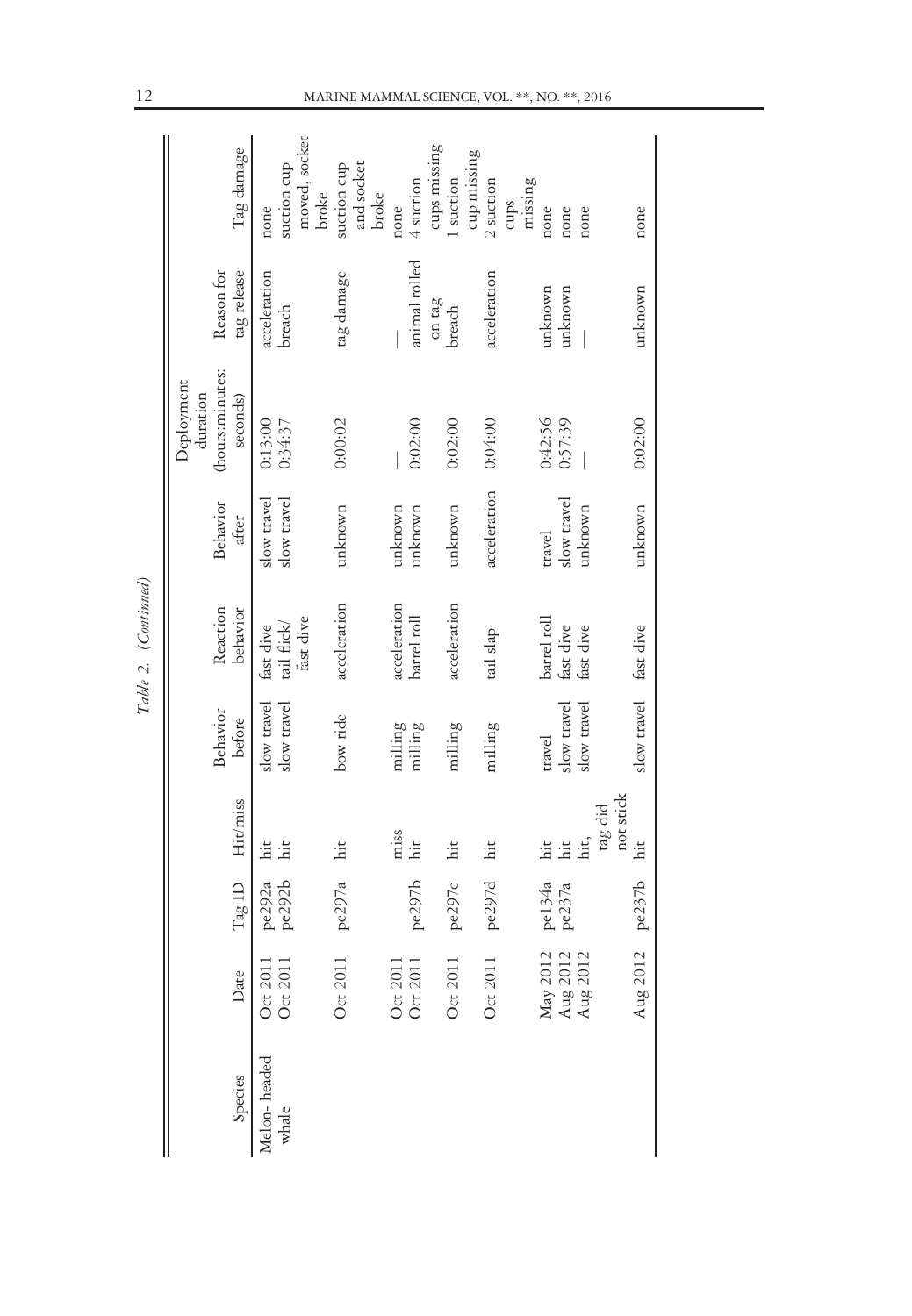release included animals breaching (two deployments), barrel-rolling away from the tag pole during the deployment (potentially impacting attachment; one deployment), accelerating and burst swimming (two deployments), and preexisting tag damage (one deployment) (Fig. 5, Table 2); the reason for release was unknown for three deployments.

Observations after the initial tagging event occurred for 3 of 7 pantropical spotted dolphins and 5 of 11 melon-headed whales. The remaining animals were not seen after tagging and no behavioral observations could be recorded. While initial reactions to tagging were variable and generally indicative of some response, most animals of both species resumed pretagging behavior within  $ca$ . 5 s after a tagging attempt was made, regardless of whether the attempt was successful or not.

Deployments on melon-headed whales resulted in damage (loss of suction cups and broken brackets) to the tag in 5 out of 11 tagging attempts. No tag damage was noted after any attempts or deployments with pantropical spotted dolphins. While these differences in tag damage may be a result of variations in species behavior this notion is confounded by improvements to the tag (as a result of these experiences with melon-headed whales). The structure of the DTAG3 and the suction-cup mechanism were updated between the studies of these two species. Improvements included a thicker and more robust bracket that held the suction cups (to reduce bracket tearing) and a denser suction cup stem, to prevent it from slipping out of the bracket under high speeds. While the stronger reactions of melon-headed whales may have been more likely to cause tag damage and early release, it is possible that the longer deployment times and lack of tag damage seen with pantropical spotted dolphins was due at least in part to improvements in the tag. Thus, future deployments on melonheaded whales may benefit from these tag improvements, suggesting the need for follow-up studies.

While reactions to tagging and the resulting deployment durations may be species-dependent, the behavior of animals prior to tagging could play a role in successful deployments. Melon-headed whales typically engage in resting and slow travel during daytime hours (Brownell *et al.* 2009, Aschettino *et al.* 2009), while pantropical spotted dolphins tend to exhibit more steady movement during the day (Baird et al. 2001). This typical daytime behavior of each species was observed in these data sets; 9 of 11 melon-headed whales exhibited milling behavior or slow travel prior to tagging, while 5 of 7 pantropical spotted dolphins exhibited bow-riding or travel. It is possible that differences in behavior states between the two species influenced tagging reactions and resulting deployment durations. Animals in a more active behavior mode, regardless of species, may be more receptive to tagging than animals in a resting mode. Future tagging studies of small delphinids may consider daily activity patterns of a particular species when planning deployments.

This work represents one of the first successful tagging studies of a small delphinid species. Here, we highlight the benefits of DTAGs in studying delphinid vocal behavior by documenting repeated, stereotyped whistles and providing preliminary support for signature whistle production in pantropical spotted dolphins. Until the development of the DTAG3, data collection opportunities on small delphinids were limited by their active behavior and the comparatively large size of acoustic logging tags. We consider spotted dolphin deployment durations of multiple hours and 33% success in tags remaining attached for planned lengths of time to be important achievements and advancements in tagging of small pelagic delphinids. Tag data are extremely useful for establishing natural acoustic and behavioral patterns as well as for evaluating impacts of noise or other anthropogenic activities on delphinids. This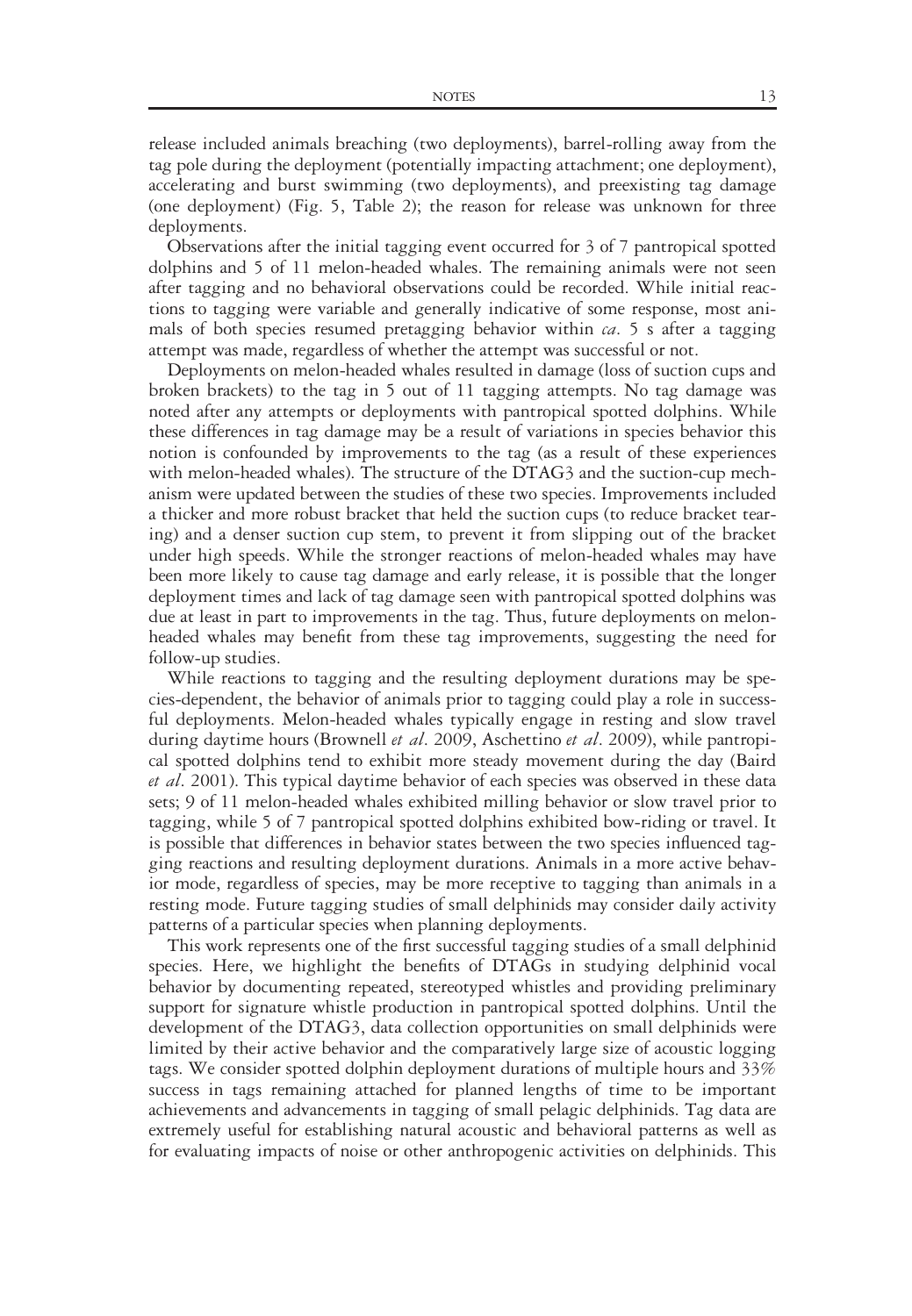study demonstrates success in using tags to evaluate communication and behavior of these small, abundant animals and shows promise for future studies focusing on small cetaceans.

#### Acknowledgments

This project was funded by the Office of Naval Research (award number: N000141110612; Program Manager Michael J. Weise), WHOI Marine Mammal Center, and the Sawyer and Penzance Endowed Funds, with additional field time funded by grants through Cascadia Research Collective by the National Oceanographic Partnership Program (through the Alaska SeaLife Center) and the Pacific Islands Fisheries Science Center. PLT acknowledges the support of the MASTS pooling initiative (The Marine Alliance for Science and Technology for Scotland). MASTS is funded by the Scottish Funding Council (grant reference HR09011) and contributing institutions. Daniel Webster deployed the tags. Paul Nachtigall assisted with project planning. We are also grateful to Katie Guttenplan, Claire Stuhlmann, and Megan Wood for their help in classifying whistles. Frants Jensen and Maxwell Kaplan assisted with MATLAB scripts. Employees of Cascadia Research Collective and other volunteers provided assistance in the field. Tagging took place under NMFS permit #15330 to Cascadia Research Collective and WHOI Institutional Animal Care and Use Committee approval (ID Number BI15245.00).

### LITERATURE CITED

- Acevedo-Gutiérrez, A., and S. C. Stienessen. 2004. Bottlenose dolphins (Tursiops truncatus) increase number of whistles when feeding. Aquatic Mammals 30:357–362.
- Akamatsu, T., J. Teilmann, L. A. Miller, et al. 2007. Comparison of echolocation behaviour between coastal and riverine porpoises. Deep Sea Research Part II: Topical studies in Oceanography 54:290–297.
- Aschettino, J. M., R. W. Baird, D. J. McSweeney, et al. 2011. Population structure of melonheaded whales (Peponocephala electra) in the Hawaiian Archipelago: Evidence of multiple populations based on photo-identification. Marine Mammal Science 28:666–689.
- Baird, R. W., A. D. Ligon, S. K. Hooker and A. M. Gorgone. 2001. Subsurface and nighttime behaviour of pantropical spotted dolphins in Hawai'i. Canadian Journal of Zoology 79:988–996.
- Baird, R. W., D. L. Webster, J. M. Aschettino, G. S. Schorr and D. J. McSweeney. 2013. Odontocete cetaceans around the main Hawaiian Islands: Habitat use and relative abundance from small-boat sighting surveys. Aquatic Mammals 39:253–269.
- Bazúa-Durán, C., and W. W. Au. 2002. The whistles of Hawaiian spinner dolphins. The Journal of the Acoustical Society of America 112:3064–3072.
- Brownell, R. J., Jr., K. Ralls, S. Baumann-Pickering and M. M. Poole. 2009. Behavior of melon-headed whales near oceanic islands. Marine Mammal Science 25:639–658.
- Buckstaff, K. C. 2004. Effects of watercraft noise on the acoustic behavior of bottlenose dolphins, Tursiops truncatus, in Sarasota Bay, Florida. Marine Mammal Science 20:709-725.
- Caldwell, M. C., and D. K. Caldwell. 1965. Individualized whistle contours in bottlenose dolphins (Tursiops truncatus). Nature 207:434-435.
- Caldwell, M. C., D. K. Caldwell and J. F. Miller. 1970. Statistical evidence for individual signature whistles in the spotted dolphin, Stenella plagiodon. Los Angeles County Museum Natural, History Foundation Technical Report 7, Los Angeles, CA.
- Carretta, J. V., K. A. Forney and J. Barlow. 1995. Report of 1993–1994 marine mammal aerial surveys conducted within the US navy outer sea test range off southern California. NOAA Technical Memorandum NMFS-SWFSC-217, La Jolla, California. 90 pp.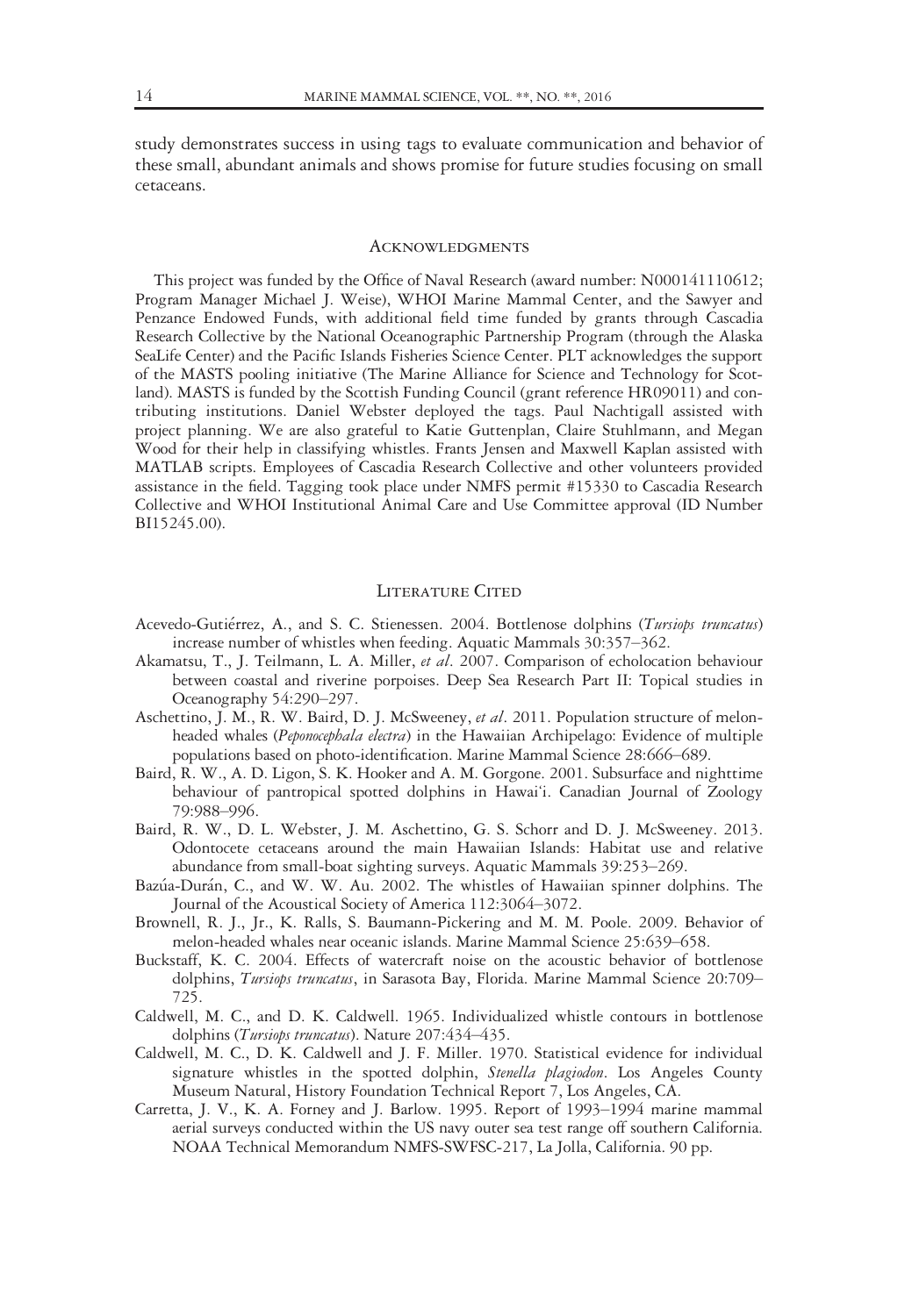- Charif, R., A. Waack, and L. Strickman. 2010. Raven Pro 1.4 User's Manual. Cornell Laboratory of Ornithology, Ithaca, NY.
- Department of the Navy. 2013. Hawaii-southern California, Final Environmental Impact Statement/Overseas Environmental Impact Statement (EIS/OEIS). Prepared by Naval Facilities Engineering Command, Pacific/EV21.CS, Pearl Harbor, HI.
- DeRuiter, S. L., A. Bahr, M. A. Blanchet, et al. 2009. Acoustic behaviour of echolocating porpoises during prey capture. The Journal of Experimental Biology 212: 3100–3107.
- DeRuiter, S. L., I. L. Boyd, D. E. Claridge, C. W. Clark, C. Gagnon, B. L. Southall and P. L. Tyack. 2013. Delphinid whistle production and call matching during playback of simulated military sonar. Marine Mammal Science 29:E46–E59.
- Driscoll, A. D. 1995. The whistles of Hawaiian spinner dolphins, Stenella longirostris. M.S. thesis, University of California, Santa Cruz, CA.
- Esch, H. C., L. S. Sayigh, J. E. Blum and R. S. Wells. 2009. Whistles as potential indicators of stress in bottlenose dolphins (Tursiops truncatus). Journal of Mammalogy 90:638-650.
- Ford, J. K. 1989. Acoustic behaviour of resident killer whales (Orcinus orca) off Vancouver Island, British Columbia. Canadian Journal of Zoology 67:727–745.
- Frankel, A. S., D. Zeddies, P. Simard and D. Mann. 2014. Whistle source levels of freeranging bottlenose dolphins and Atlantic spotted dolphins in the Gulf of Mexico. The Journal of the Acoustical Society of America 135:1624–1631.
- Geijer, C. K., and A. J. Read. 2013. Mitigation of marine mammal bycatch in US fisheries since 1994. Biological Conservation 159:54–60.
- Gerrodette, T., and J. Forcada. 2005. Non-recovery of two spotted and spinner dolphin populations in the eastern tropical Pacific Ocean. Marine Ecology Progress Series 291:1– 21.
- Hanson, M. B., and R. W. Baird. 1998. Dall's porpoise reactions to tagging attempts using a remotely-deployed suction-cup tag. Marine Technology Society Journal 32:18–23.
- Henderson, E. E., M. H. Smith, M. Gassmann, S. M. Wiggins, A. B. Douglas and J. A. Hildebrand. 2014. Delphinid behavioral responses to incidental mid-frequency active sonar. The Journal of the Acoustical Society of America 136:2003–2014.
- Herzing, D. L. 1996. Vocalizations and associated underwater behavior of free-ranging Atlantic spotted dolphins, Stenella frontalis and bottlenose dolphins, Tursiops truncatus. Aquatic Mammals 22:61–80.
- Janik, V. M., S. L. King, L. S. Sayigh and R. S. Wells. 2013. Identifying signature whistles from recordings of groups of unrestrained bottlenose dolphins (Tursiops truncatus). Marine Mammal Science 29:109–122.
- Jensen, F. H., J. M. Perez, M. Johnson, N. A. Soto and P. T. Madsen. 2011. Calling under pressure: Short-finned pilot whales make social calls during deep foraging dives. Proceedings of the Royal Society Biological Sciences 278:3017–3025.
- Johnson, M. P., and P. L. Tyack. 2003. A digital acoustic recording tag for measuring the response of wild marine mammals to sound. IEEE Journal of Oceanic Engineering 28:3– 12.
- Johnson, M. P., N. Aguilar de Soto and P. T. Madsen. 2009. Studying the behaviour and sensory ecology of marine mammals using acoustic recording tags: A review. Marine Ecology Progress Series 395:55–73.
- Kaplan, M. B., T. A. Mooney, L. S. Sayigh and R. W. Baird. 2014. Repeated call types in Hawaiian melon-headed whales (Peponocephala electra). Journal of the Acoustical Society of America 136:1394–1401.
- Madsen, P. T., and M. Wahlberg. 2007. Recording and quantification of ultrasonic echolocation clicks from free-ranging toothed whales. Deep Sea Research Part I: Oceanographic Research Papers 54:1421–1444.
- McSweeney, D. J., R. W. Baird, S. D. Mahaffy, D. L. Webster and G. S. Schorr. 2009. Site fidelity and association patterns of a rare species: Pygmy killer whales (Feresa attenuata) in the main Hawaiian Islands. Marine Mammal Science 25:557–572.